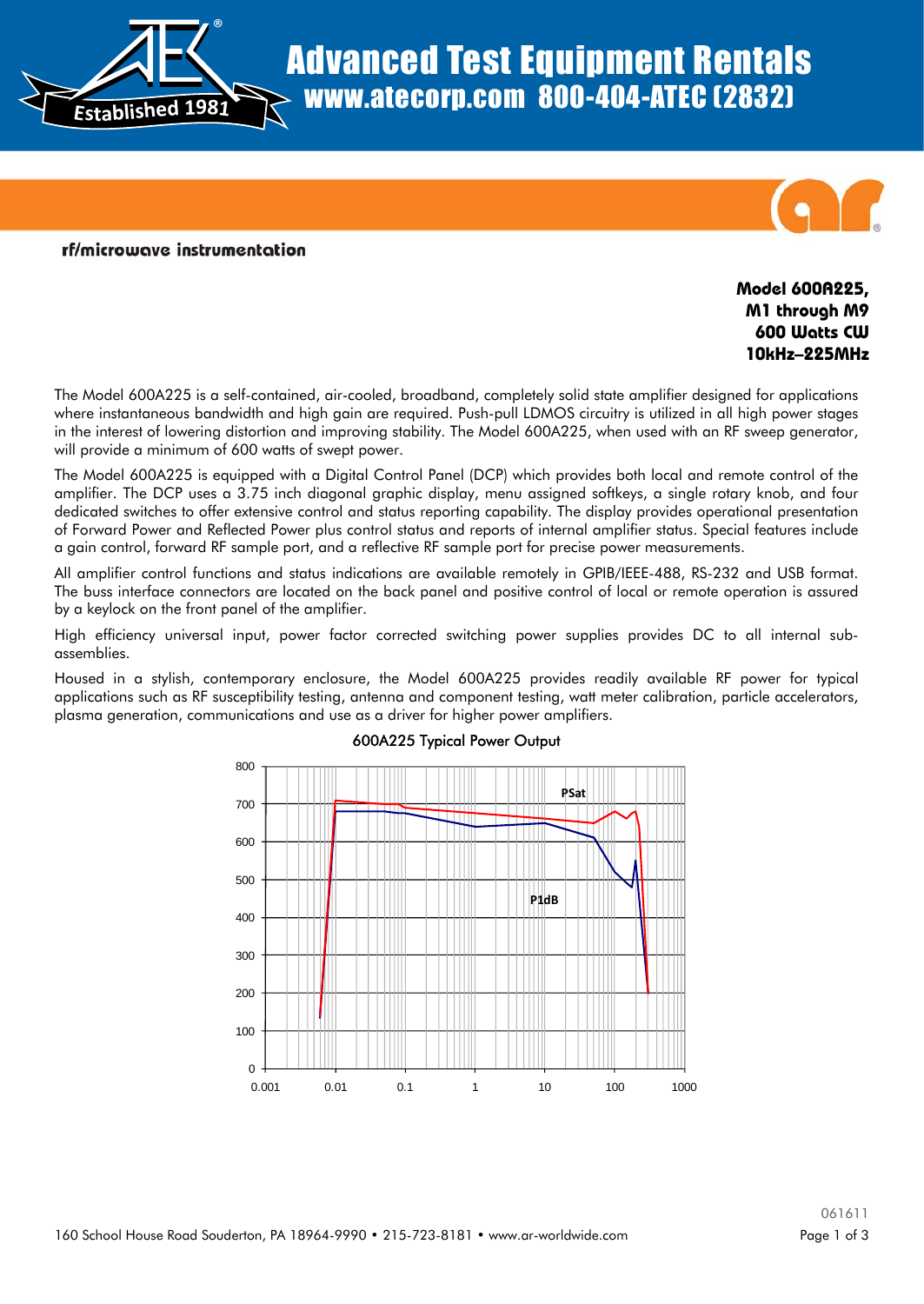### SPECIFICATIONS, MODEL 600A225

| POWER OUTPUT @ 3 dB compression                 |                                                                                                                                         |  |  |  |
|-------------------------------------------------|-----------------------------------------------------------------------------------------------------------------------------------------|--|--|--|
| POWER OUTPUT @ 1 dB compression                 |                                                                                                                                         |  |  |  |
|                                                 |                                                                                                                                         |  |  |  |
|                                                 |                                                                                                                                         |  |  |  |
|                                                 |                                                                                                                                         |  |  |  |
| GAIN ADJUSTMENT (continuous range)20 dB minimum |                                                                                                                                         |  |  |  |
|                                                 |                                                                                                                                         |  |  |  |
|                                                 |                                                                                                                                         |  |  |  |
|                                                 | limit to 300W reflected power. Will operate without damage or oscillation with<br>any magnitude and phase of source and load impedance. |  |  |  |
|                                                 | signal                                                                                                                                  |  |  |  |
|                                                 |                                                                                                                                         |  |  |  |
|                                                 |                                                                                                                                         |  |  |  |
|                                                 |                                                                                                                                         |  |  |  |
|                                                 | 47-63 Hz, 2500 watts maximum @ 0.99 P.F. typical                                                                                        |  |  |  |
| <b>CONNECTORS</b><br><b>REMOTE CONTROL</b>      |                                                                                                                                         |  |  |  |
|                                                 |                                                                                                                                         |  |  |  |
|                                                 |                                                                                                                                         |  |  |  |
|                                                 |                                                                                                                                         |  |  |  |
|                                                 |                                                                                                                                         |  |  |  |
|                                                 |                                                                                                                                         |  |  |  |